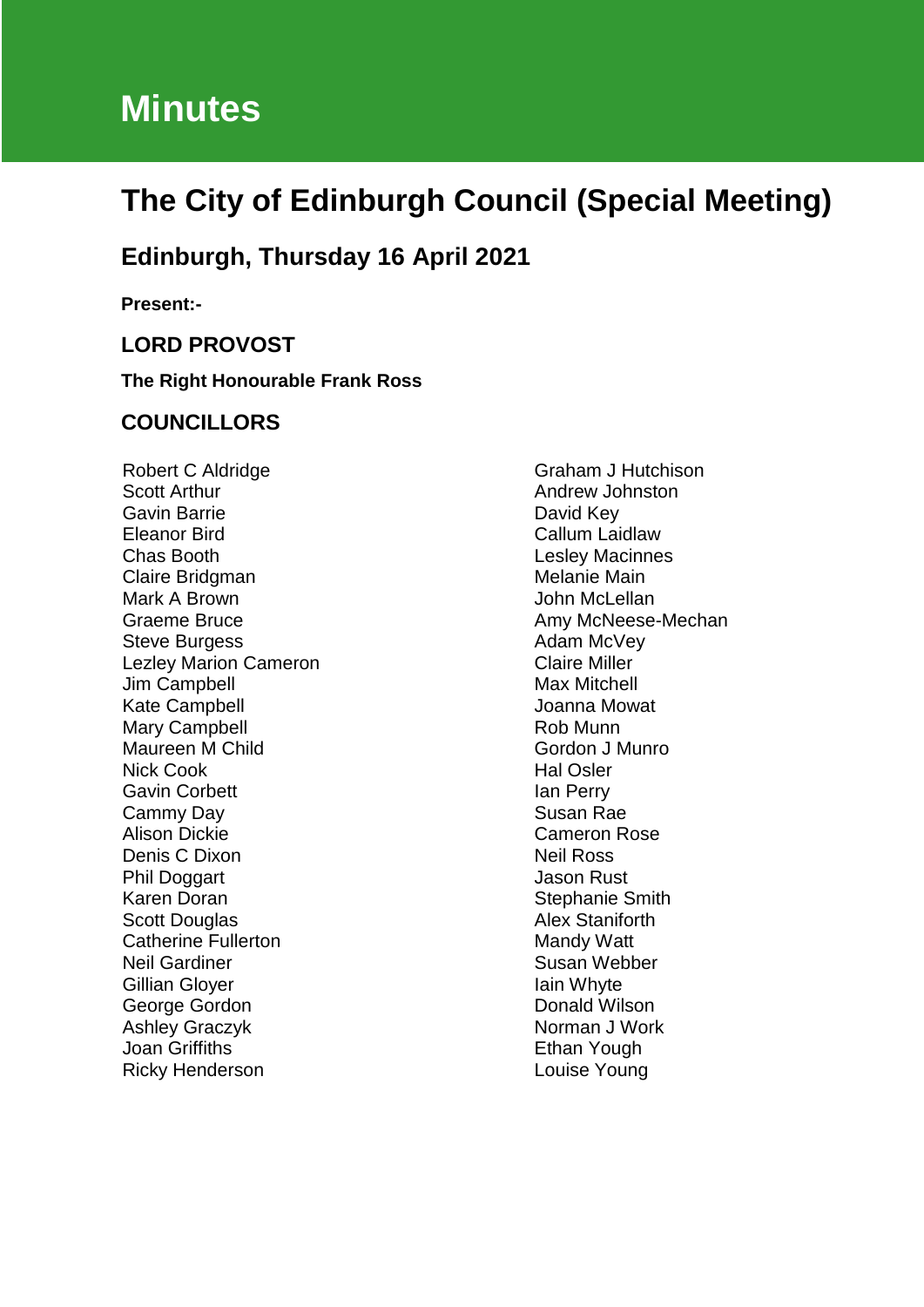### **1. Death of His Royal Highness The Duke of Edinburgh – Motion by the Lord Provost**

The Council observed a minute's silence in memory of His Royal Highness The Duke of Edinburgh who had died on 9 April 2021.

The following motion by the Lord Provost was submitted in terms of Standing Order 17:

"On behalf of this Council, and the citizens of Edinburgh, I want to offer my deep condolences to Her Majesty The Queen and Members of the Royal Family on news of the death of His Royal Highness The Prince Philip, Duke of Edinburgh.

Made Duke of Edinburgh on the day of his wedding to Princess Elizabeth in 1947, His Royal Highness has made an immense contribution to the civic life and international reputation of Edinburgh throughout an extraordinary life of public service.

He demonstrated great appreciation of and support for Scotland's Capital City and its citizens. Quite simply, he took the name of our Capital across the world and put Edinburgh on the map in so many ways.

Our strong relationship with the Duke was consolidated at a very early stage when he was presented with the Freedom of the City in March 1949, in recognition of his distinguished role and effort in supporting Edinburgh.

In 1953, the year of the Coronation, the Duke was appointed Chancellor of the University of Edinburgh and held this position for nearly 60 years until 2010.

His Royal Highness's great interest in the benefits of education and belief in opportunities to transform young people's lives was also reflected in the setting up of the inspirational Duke of Edinburgh Awards Scheme in 1956.

We know of course that The Duke himself had, following a life of public service, retired finally from his official Royal duties in 2017, aged 96.

It was particularly significant therefore that the Depute Lord Provost Councillor Joan Griffiths and I had the pleasure of welcoming both The Queen and The Duke of Edinburgh to the Opening of the new Queensferry Crossing on the Edinburgh side of the new Bridge on 4 September 2017.

This was indeed the last time that the Duke undertook a formal engagement in the City and a highly significant one at that, enhancing transport links and economic development opportunities across the Firth of Forth and the East of Scotland.

His Royal Highness remained Patron, President or member of some 30 Edinburghbased organisations and won a special place in the hearts of local people.

It has been my privilege and honour to serve as Lord Lieutenant for Edinburgh a city where Prince Philip's legacy will be outstanding and enduring.